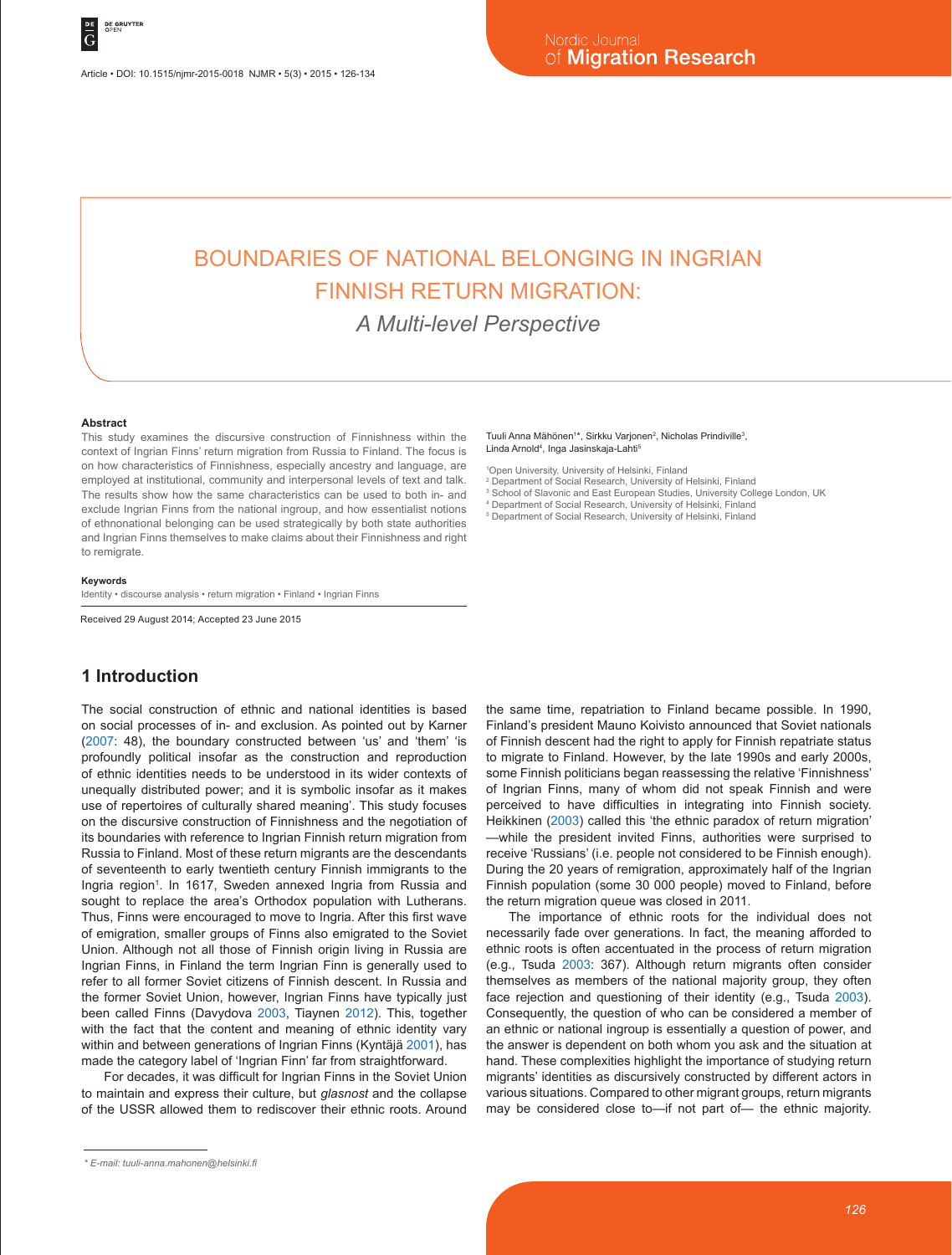Examining how Ingrian Finns and Finnishness are defined in the context of ethnic return migration can show some of the paradoxes and contradictions involved in defining borders of nations and ethnic communities. With a comparative analysis of data from institutional, community and interpersonal levels, it is possible to achieve a more multifaceted picture of how boundaries of national belongingness are discursively produced.

#### **2 A Multilevel Perspective to Discursive Identity Construction**

To date, most research related to discursive identity construction has focused on the viewpoint of national majorities, examining how they construct national identities (Billig 1995; Wodak, de Cillia, Reisigl & Liebhart 2009) and categories for different minority groups (Verkuyten 2005a). There is also a limited field of research on the discursive construction of ethnic minority and immigrant identities (e.g., Merino & Tileaga 2011; Verkuyten & De Wolf 2002), also in the Finnish context (e.g. Olakivi 2013). Further, the number of previous discursive studies on ethnic return migration is very small. Oda (2010) studied Japanese Brazilian return migration to Japan (see also Tsuda 2003) and noticed that there was not only a tension between official and informal views of this group's cultural identification (i.e. officially Japanese but unofficially Brazilian), but also a related tension on the justification for their right to return migration.

In the present immigration context, Davydova (2003) and Davydova and Heikkinen (2004) have studied the discursive construction of (Ingrian) Finnishness, and problematised how Finnishness is defined through language and cultural skills. Their analysis has highlighted how in these circumstances only biological ancestry can be used as an 'objective' marker of ethnic belonging. Also relevant for the present research is a previous study utilising the same focus group data. Varjonen, Arnold and Jasinskaja-Lahti (2013) studied Ingrian Finnish return migrants' identity talk before and after their migration from Russia to Finland. The analysis showed that these migrants' discursive construction of identities typically employed the concepts of biological roots and socialisation (cf. Davydova 2003; Davydova & Heikkinen 2004), as well as a notion of being excluded by the majority in both countries (cf. Tiaynen 2012). However, these studies have not tackled specifically the discursive strategies employed in negotiations over national belonging taking place at several different levels by different actors, such as politicians, community leaders and return migrants themselves. In this study, we analyse the discursive construction of Finnishness at institutional, community and interpersonal levels as is described next in more detail.

Ethnic and national identities are seen as constantly transforming, renewed, reinterpreted and renegotiated according to changing circumstances and interests (Petersoo 2007). Thus, research on discursive identity construction has stressed the importance of taking into account the cultural, historical, and social context in which identity construction takes place (e.g., Benwell & Stokoe 2006: 17- 47). Ethnic and national identities are shaped not only by external elites and individuals, but also by ethnic communities with their own internal power structures (Clary-Lemon 2014: 25; Karner 2007: 62). Thus, we utilize a multilevel approach incorporating institutional, community, and interpersonal level data when analysing how Finnishness is constructed in the context of Ingrian Finns' return migration. This kind of approach is largely missing from previous research, as researchers tend to focus on one data level only. One exception can be found in a study by Wodak and colleagues (2009): their critical discourse analysis of the construction of Austrian national identity employs political commemorative speeches (i.e., public sphere), focus groups (i.e., semipublic sphere), as well as individual interviews (i.e., semiprivate sphere).

The analytical approach of the present study reflects the formulation of Benwell and Stokoe (2006: 29), according to whom a discursive view on identity can be realised 'as a discursive performance or construction of identity in interaction, or as a historical set of structures with regulatory power upon identity'. Inspired by Wetherell's (1998) synthetic approach, we hold that these approaches can be combined, and therefore look at both what is happening at the local interactional level and on a broader sociopolitical level. We consider how power relations make certain constructions of identity ideologically dominant (Hjelm 2011: 140-1; Wodak et al. 2009), and how such constructions are contextually informed and responsive to the environment in which they are produced and received (Wodak et al. 2009: 8). We view discourses as pervasively rhetorical, interactional, situational, and functional (Potter & Wetherell 1987; Verkuyten & De Wolf 2002). In our analysis we therefore pay close attention to categories, identity markers, 'identity rules' (McCrone 2002) and other discursive and rhetorical resources employed in the construction or Ingrian Finnishness and Finnishness more generally.

#### **3 Data sets used for analysis**

While the institutional level data cover the whole 20-year period from the beginning of Ingrian Finnish return migration to its end (i.e., 1990-2010), the community and interpersonal level data come from the three last years of remigration (2008-2010). We chose not to limit the time period analysed at the institutional level as identity negotiations at the community and interpersonal levels cannot be properly understood without the whole background of the Ingrian Finnish return migration. The community level data set, in turn, was planned to match the time period covered in the interpersonal level data collected before the present study.

The institutional level data related to Ingrian return policy includes 49 statements and initiatives from Finnish politicians on Ingrian Finns' return policy. The community level data, in turn, comes from the editorials of *News from Ingria* (Uutisia Inkeristä), the monthly Finnish-language journal of Inkerin Liitto, the association of Ingrian Finns<sup>2</sup>. This data corpus consists of 32 editorials, mainly written by the chairman of the association. The interpersonal level data comes from the longitudinal INPRES<sup>3</sup> project focusing on the migration and integration processes of Ingrian Finnish return migrants from Russia to Finland. The focus group data analysed here was collected before and after migration. Four premigration focus groups were conducted in 2008 in Petrozavodsk and St Petersburg. Participants were Ingrian Finns who were recruited through Finnish language courses organised for potential return migrants. There were 26 participants in total (four males, 22 females), with six to seven participants in each group. The participants were in their 30s to 60s. In 2010, after the participants had lived in Finland between 1 and 2 years, three followup focus group discussions were conducted with 11 participants (two males and nine females), with three to five participants in each group. All 11 participants had also participated in first-round focus groups in 2008. These follow-up focus groups were carried out at the University of Helsinki, Unit of Social Psychology.

The examples of the data given are chosen to exemplify ways of speech typical for each of the data sets. The analysis of all data<sup>4</sup> has been done in Finnish, based on the original Finnish language data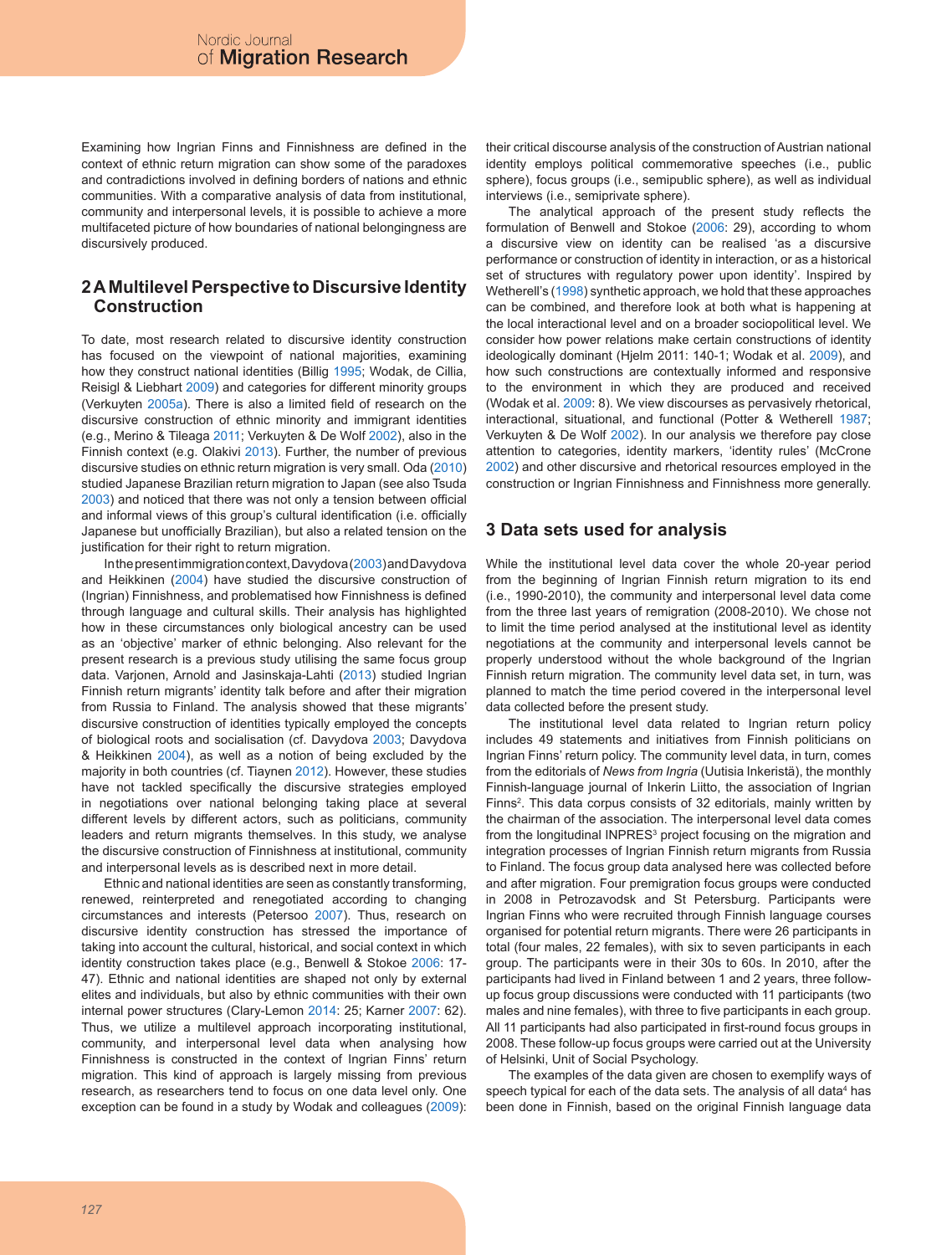sets at the institutional and community levels, and on the Russian language focus group data that was professionally translated to Finnish.

### **4 Analysis of the Identity Markers of Finnishness**

In a television interview on 10 April 1990, President Mauno Koivisto's first publically discussed a return program for Ingrians, affecting ca. 87 000–100 000 people of Finnish descent living in Russia (Häikiö & Aunesluoma 1990). In the interview, President Koivisto stated that because of their Finnish ancestry and Lutheran religion, Ingrian Finns should be considered as having the right to remigrate to Finland. Already before, it was possible for descendants of Finnish citizens to (re)migrate to Finland. At this point, for historical, political, and economic reasons, this right was also extended to Ingrian Finns.

The first Act specifically addressing the issue of return migration in 1991 stated that at least one of the grandparents of the applicant should be of Finnish background, but in a 1996 amendment (parliamentary act 511/1996) the requisites for ancestry were tightened to two grandparents. In the 1996 amendment, it was also stated that connection to Finland and Finnishness should be proven by fluency in Finnish or Swedish, as well as knowledge of Finnish society and culture. Later, in a 2003 amendment to the law (parliamentary act 218/2003), participation in returnee orientation program organised by Finnish authorities in Russia was also required. The final decision to close the application queue came in 2010. According to the estimation of Finnish government<sup>5</sup>, at that point ca. 30 000 people of Finnish descent had moved to Finland mainly from Russia and Estonia, and a few thousand migrants are still expected to move to Finland before the final deadline in  $2016^{\circ}$ .

Remigration legislation thus became increasingly exclusive, but ancestry and language remained as identity markers—the key characteristics of Finnish group belongingness, used as grounds for the right to remigrate. As pointed out by Karner (2007: 101), ethnic or cultural characteristics such as language or ancestry are often used by state institutions as criteria for inclusion in the national community, and this has also been shown in the Finnish context (Laari 1998). In the following analysis, we will examine more specifically the use of these markers in the discursive construction of Finnishness.

#### **5 Institutional Level: Using Integration Capability to Draw Boundaries of National Belonging**

In the early 1990s many Finnish MPs advocated the inclusion of Ingrian Finns within the Finnish national community, supporting President Koivisto's view. Ingrian return migration was particularly welcomed, for instance, by MPs from the populist Finnish Rural Party. In a May 1990 written statement to Parliament member Tina Mäkelä stated that Ingrian Finns 'bring much needed help particularly to Southern Finland's current labour shortage, and on the other hand the measure reaches out to those people that consider themselves Finnish, living in the Soviet Union' (parliamentary protocol KK 329/1990). However, from the beginning, other more critical claims were made against Ingrian Finns' Finnishness and integration abilities. An example can be found in a September 1990 statement to Parliament from a group of National Coalition MPs7 :

Ingrian Finns who move to Finland come to a country that is strange and alien to them, and they must start their lives from scratch here. While the first stages of their migration here have revealed some degree of competence in the Finnish language, and a better education than the average, their knowledge of Finnish society is very incomplete. (Parliamentary protocol RA 2063/1990)

While the earlier statement from MP Mäkelä presents an Ingrianinclusive construction of Finnishness and implies that a common national identity facilitates and simplifies Ingrian labour market integration, the latter quotation challenges the Finnishness of Ingrian Finns with the choice of words that maximises the cultural distance between Ingrian Finns and Finns living in Finland (i.e., Finland as 'alien' to Ingrian Finns, their knowledge of Finnish society as 'very incomplete' and the notion of their lives starting 'from scratch'). In the following years, the particular issue of limited Finnish language competency became a key theme in the statements provided by Finnish MPs. To a certain extent, these concerns were addressed by the 1996 reforms to the return immigration policy, which introduced language-proficiency criteria. However, even after 1996, some Finnish MPs questioned the Finnishness of arriving Ingrian Finns. In 1998 a quartet of National Coalition parliamentarians (Kimmo Sasi, Ilkka Kanerva, Ben Zyzkowicz and Suvi Lindén), stated:

Today, however, only about a fifth of Ingrian returnees coming to Finland can speak Finnish, and for many the connection to Finland is actually very weak. Their ability to gain employment in Finland is also very poor. This situation has led to Finland likely gaining an unemployed and Russian minority with no language skills that is threatened with deep social exclusion. (Parliamentary protocol KVN 43/1998)

Here, the Finnishness of Ingrian Finns appears to hinge on whether or not they speak Finnish: even unsubstantiated statistics are used to make a case about their poor language skills (for the use of statistics as a way of convincing, see Potter 1996). This, in turn, is seen to have direct consequences on their integration potential (cf. Olakivi 2013 on the role of Finnish skills in the integration of immigrant care workers). Increasing the credibility of their argument, the speakers present their evaluation of Ingrian Finns' ties to Finland as a fact ('for many the connection to Finland is actually very weak'). Further, their criticism is communicated through concern about the well-being of these migrants themselves, which can be seen as a discursive device of 'stake inoculation' (Potter, 1996), which functions to protect the speakers from counterarguments by deflecting questions of motive.

Another way of criticising Ingrian Finns' return migration was related to the vitality of the Ingrian-Finnish community in Russia. This criticism of the return migration policy is given by the Centre Party parliamentarian Hannu Kemppainen, in October 1996:

Though the return migration certainly meant good for the Ingrian population, it has begun negative trends in the migrants' regions of origin, especially Ingria. The recovery of their own language and culture began with perestroika and the collapse of the Soviet Union, but now this kind of return migration activity has seen an alarming decline in the most active part of the Ingrian population, including cultural and administrative figures, many of whom have moved or are expected to move to Finland. At worst, such developments will lead to an ethnic cleansing of the area.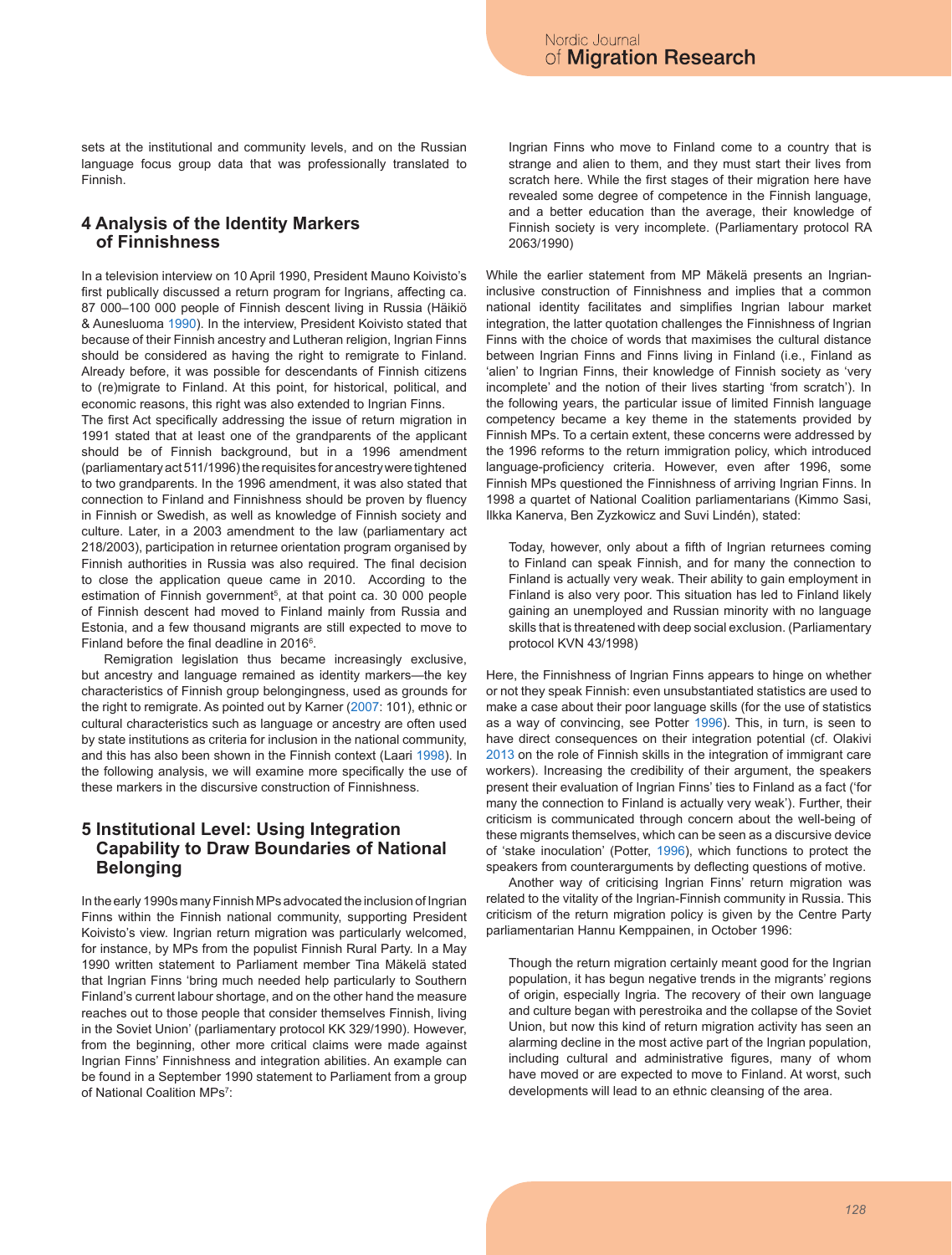Kemppainen does not directly present Ingrian Finns as non-Finnish. However, he addresses the topic of return migration by describing its potential consequences from the point of view of the local Ingrian community and Ingria as a cultural and geographical area. After bringing forth the positive side of return migration (discursive tool of concession, Potter 1996), he portrays Ingrians, using the term 'Ingrians' over 'Ingrian Finns', as a separate group rather than presenting them as more or less Finnish. Using extreme vocabulary (ethnic cleansing), the arguments are built to express concern for the Ingrians themselves, not for Finland as a receiving society. Again, this is an example of stake inoculation.

In some cases the connection between Ingrian Finns and Finland was explicitly denied. MP Sulo Aittoniemi (Alkionian Centre Group) submitted to parliament in 2002 that 'the large part of the Ingrian Finns coming to Finland do not have any roots in the direction of Finnishness' (parliamentary protocol TAA 415/2002). Although Aittoniemi goes further than Kemppainen in undermining the connection between Ingrians and the Finnish state, in both examples Ingrian Finns are being defined by their historical presence in Ingria. These constructions imply that Finland is not, or no longer, their homeland.

Therefore, though there is a considerable variety to the discursive practices employed by Finnish MPs on Ingrian Finns and their connection to Finland at this time, there appears to be an emergent consensus at the turn of the millennium that Ingrian Finns should be treated as a separate group to Finns. In this context, the ultimate cancelation of the Ingrian Finns' return policy in 2010 hardly seems surprising. The decision, as described by the Finnish government in its proposal for closing the return migrant queue was explained thus:

The purpose of the return migration has been to permit the migration of people who have embraced Finnish identity and a sense of belonging to Finland. The generation of return migrants has, however, partly changed over the years, and part of the people trying to come to Finland via the return migration system do not necessarily feel themselves as Finnish in the same way the previous generation did. Some people may want to move to Finland as returnees partly because the system in question is in some respects more permissive than the general permit system rather than on the grounds that they would seek to establish ties with the country from which their parents or grandparents originate from. The maintenance of a special residence permit procedure for Ingrian Finns is no longer appropriate, and the residence permit system should be harmonized and clarified. (Parliamentary act 220/2010)

It is significant that the Finnish government's decision is predicated on notions of identity and on how Finnish Ingrian Finns themselves apparently feel, rather than how well they fit the criteria for remigration outlined in the law. Even though there is no mention of Finnish identity in the remigration legislation, it is suddenly used here as a criteria that requires no further explanation. There is also no rationale given for why younger generations of Ingrian Finns may not consider themselves Finnish. This excerpt is in line with the aforementioned constructions of Ingrian Finns as foreigners in Finland, based in part on their linguistic otherness. Although the criteria now used are radically different, the resulting effect is similar as in the previous quotations: Ingrian Finns are constructed as not belonging to Finland.

As such, the analysis of discursive constructions of Finnish and Ingrian identity among Finnish policymakers over the 1990s and 2000s reflect rather essentialist definition of Finnishness (i.e. Finns as collectively Finnish speaking). In social psychology, ethnic group essentialism refers to the presentation of ethnic groups as obvious, natural categories with relatively fixed characteristics (Verkuyten 2005b). Essentialist discourses can be used dynamically to reach rhetorical and ideological goals (Hanson-Easey, Augoustinos & Moloney 2014), and also in the present data, characteristics of Finnishness have been employed both to in- and exclude, to legitimise and delegitimise Ingrian Finns' Finnishness (which further legitimised and delegitimised their right to remigrate). Overall, the discursive construction of Finnishness in this period appears quite consistent, whereas the position of Ingrian Finns in relation to Finnishness undergoes a significant transformation.

#### **6 Community Level: Preserving Ingrian Finnishness in the Face of Adversity**

Much like at the institutional level talk on Finnishness, the role of Finnish language is highly present also in the *News from Ingria* editorials. The editorial 2/2008 serves as a good example:

Which are the characteristics that have made Ingrian Finns a nation? I think there are three of them: 1. Finnish language, that distinguished them from the national majority of Russia, 2. Lutheranism, that distinguished them from other Finnish speakers in Ingria and 3. belongingness to Ingria, which helped the rapid progression of the nation in the turn of 19th and 20th century and defined the nation's tragic destiny in the last century.

Thus, Finnish language has great significance. Every language has its own worldview, own rhythm of life and thought, own sense of humour and melody. Language opens a gate to the world of old myths and the literature of the new era. In that sense, language better than anything else depicts and maintains the psychological characteristics of a nation, which are the most important features of national identity.

But which language? Every Finn knows two languages—"mother tongue" (local dialect) and "Finnish" (standard language). The right answer is, without a doubt—standard Finnish. Namely it connects, remember what we speak in summer festivals when Ingrian Finns from different countries come together. Dialect is a form of spoken language, which changes very fast. —While standard Finnish is a bridge also to Finnishness of Finland, the influence of which to our small nation losing its identity is becoming more and more decisive. (2/2008)

From this rich excerpt, several points should be brought forward. Right at the beginning, the editor describes languages as the core of all nations—Ingrian Finns among them. In the same excerpt, categories of 'Finns', 'Ingrian Finns' and 'Finnishness of Finland' can all be found. While Lutheranism is used to make strategic distinctions to socially relevant outgroups such as the Orthodox Church (for similar notions, see Figgou 2012; Yildiz & Verkuyten, 2013), the Finnish language is seen to bind all Finns together. However, Ingrian Finns are not seen as Finns, but as a distinct nation among others. This resembles the way Ingrians were described as a distinct population in the talk of MP Hannu Kemppainen (see above).

The role of language is presented in an essentialist or even biological way (cf., Figgou 2012; Verkuyten & De Wolf 2002), as it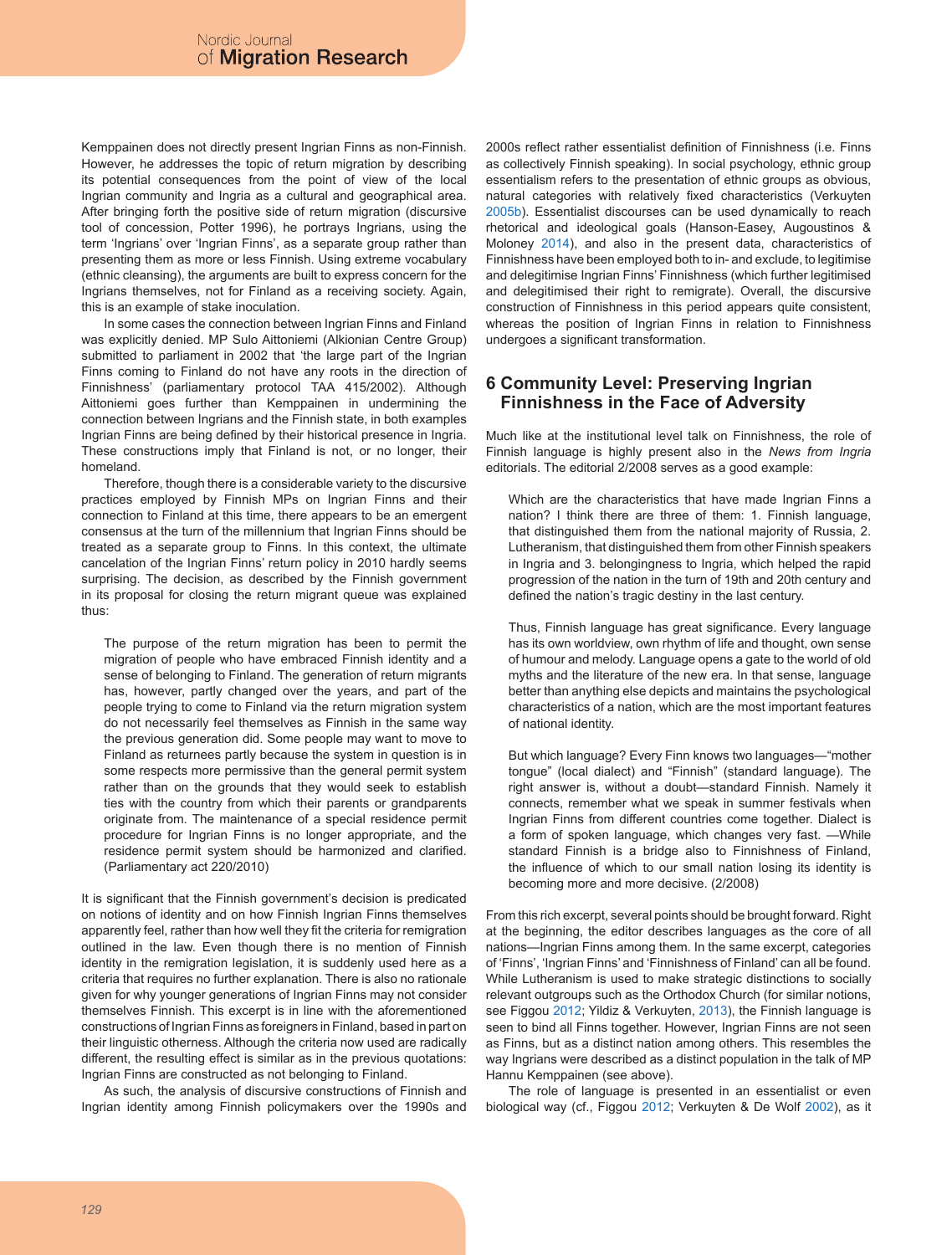is linked to 'the psychological characteristics of a nation', and not only some but 'every Finn' is expected to speak at least two forms of Finnish language (standard language and a dialect). However, the editor is very definitive about the central role of standard Finnish, which binds together Ingrian Finns and Finns in Finland. This, in turn, is presented as almost a question of life and death for the survival of the community. Interestingly, both the particularity of Ingrian Finns and their connectedness to Finnishness in Finland serve here the same function of cultural maintenance and continuity.

As regards potential threats to the vitality of Ingrian Finnish culture, editorial 11/2010, entitled 'The Tragedy of Ingrian Finns', discusses Ingrian Finns' hardships related to the survival of the Finnish language in Ingria. The editor asks with a slightly accusatory tone, 'Can there be anything more horrendous than when children and parents do not understand each other, when the creations of the older generation are destroyed and not transmitted to the next generation, when a nation learns nothing from its own history?' With this linking of present cultural dilution and the Ingrian Finns' past sufferings, the reader's emotions are appealed to, and the group (or nation) is presented as under a serious threat. Importantly, while biological ancestry is a key marker of Finnishness in the remigration legislation, it is not referred to in the editorials covered in the present analysis. Instead, generational continuity is depicted through culture and language, as in the excerpt above.

Indeed, knowing the Finnish language and performing Finnish culture are presented as identity markers and prerequisites for being a real Finn, much like in the political statements discussed above (cf. Davydova 2003). For example, in editorial 8/2010 on traditional and current lifestyles of Ingrian Finns and the role of Ingrian Finns as a bridge between Finland and Russia, the editor asks, 'What if one does not have those assets—language skills [in Finnish] and cultural expertise [in Finnish culture]? Well, then it is worth thinking whether the person in question is Finnish and how s/he eventually differs from the majority [Russians].' This discourse of 'doing ethnicity', that is, behaving in a manner seen as typical for ethnic ingroup members (Verkuyten & De Wolf 2002) is used quite exclusively and authoritatively: the excerpt exemplifies the role of the Ingrian Finnish association in setting and defending boundaries of Finnishness to the members of the community. The role of language and cultural skills is stressed also in editorials debating the closing of the return migration queue. A typical example of the rhetoric used can be found from editorial 1/2010, in which the editor questions the decision made by the Finnish government by presenting Ingrian Finns as having exceptionally positive qualities compared to other migrant groups arriving in Finland (see also 2/2010):

But who are better suited to Finland's labour market than Ingrian Finns? They are oriented towards Finland, they have some cultural and language abilities needed for living in the Finnish society, they have good education and they are willing to work in trades to which you cannot find willing Finns anymore. I am totally sure that practical nurses from the Philippines and temporary farm workers from the EU and Bulgaria are worse options to the labour market of Finland. Thus, there is no discordance with the directive programme! (1/2010)

The supremacy of Ingrian Finns here is not based on blood or ancestry—another possible rhetorical resource—but portraying Ingrian Finns as having the cultural skills, education and attitude demanded in the Finnish labour market. As a whole, cultural skills are presented quite strategically in the editorials: although a concern is frequently expressed about the negative consequences of return migration for generational continuity and the vitality of the Ingrian Finnish community in Russia (2/2008, 4/2010, 8/2010, 10/2010, 11/2010), the return migration right of Ingrian Finns is forcefully defended against the Finnish authorities (1-4 2010).

In sum, when looking at the community-level identity work, Ingrian Finnish identity is presented as dynamic but traditional, with the core or essentia (Figgou 2012; Verkuyten 2005b)—Finnish language and cultural heritage—remaining the same. The editorials portray a group persistently fighting against the fragmentation and dilution of its culture following return migration and the consequently widening generational gap between younger and older members of the community.

#### **7 Interpersonal Level: Negotiations over Being a Finn**

Similar to the institutional and community levels, Finnish language was a frequent topic at the interpersonal level. In the following extract, Finnish language is employed as a marker or an important element of Finnishness. (See Appendix for transcription conventions.)

Moderator: So what does it mean to you to be Finnish or then Ingrian Finnish?

Unidentified speaker: Ingrian Finnish, I think so—it is the language, which in the childhood, true enough, it is already in adulthood dissipated a little bit, the language, um, of one's father, mother, grandmothers (3) in first place is the language (2) what else can it mean to be Finnish, in general, in addition to that? (Focus group 1-1)

Here (Ingrian) Finnishness is equalled with (and limited to) Finnish language, which one gets in touch with and possibly acquires in childhood. Reference to older generations binds together two central markers of Finnish identity: language and ancestry. There were also other instances in the data where the participants talked about having grown up in a partly Finnish language environment and having acquired some Finnish skills in childhood, but later forgetting the language. Some participants also pointed out that there were times when people were afraid to talk Finnish in public, referring to the rule under Stalin. Overall, Finnish language was treated as an important dimension of Finnishness, and yet it also appeared as a problematic resource for constructing a Finnish identity on a personal level in the sense that the participants were predominantly Russian speakers. While poor Finnish skills did not prevent the participants from claiming a Finnish identity in the premigration focus group discussions, in postmigration focus groups maintaining a Finnish identity seemed more difficult. In those discussions, the participants sometimes treated less than perfect Finnish skills as indicating of Russian identity and providing no possibility for Finnish self-label.

 The topic of Finnish language was not only discussed as a marker of identity, but also as an important tool needed for adaptation and integration in Finland. The following extract is an example of this:

Jekaterina<sup>8</sup>: I sat my child down, we moved. 'Do you want to live?' He says: 'I want to'. 'There is no other alternative, one must learn the language.' Or then one starts to feel more confident. Without the language, there is no work, no life. If you want to live, you must learn the language, that is necessary. And then the child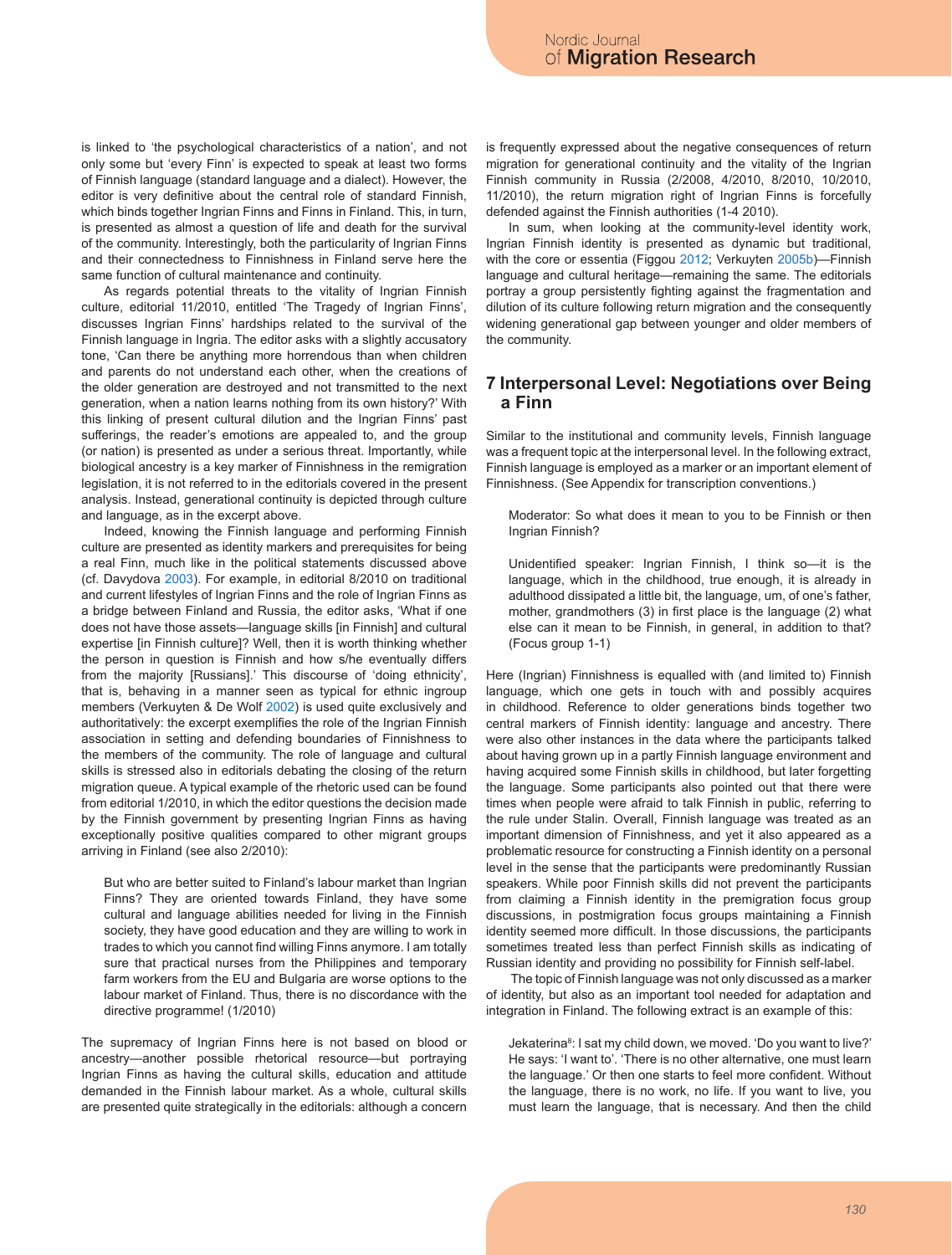said: 'I understood'. So that's okay. But now I don't understand him. ((everyone laughing)) (Focus group 7-2)

The strong normative tone and several extreme case formulations (Pomerantz 1986; Potter 1996) used in this extract can be seen as echoing the institutional level discourse which also emphasizes the importance of adequate language skills. Here, however, knowing the Finnish language is constructed as a practical skill one can and must learn in order to successfully adapt to a new homeland, rather than an entry criteria or an essential marker of Finnishness. Learning Finnish is thus presented as a vital precondition for living in, but not moving to, Finland.

Finnish ancestry, another key element of Finnishness found especially at the institutional level, was also widely discussed in the focus group data. One of the questions asked by the moderator in the premigration focus groups particularly concerned the participants' views on the potential role of Finnish roots in adaptation to Finland. The next excerpt is part of the discussion that followed this question. After a lengthy discussion on how non-Finnish people have adapted to Finland, participants focused on the adaptation of Ingrian Finns:

Lilya: But for Finns, especially for those who are ethnically Finnish, for them it is in any case a bit easier, because they better (.) in any case there is something in common between Ingrian Finns and Finns. There is something or ours. I have a grandfather, he lived in the territory of Finland. So that is something, some sort of a blood relationship exists anyhow.

Natasia: It brings you closer together, brings closer together.

Lilya: Therefore, a bit easier. My husband is purely Russian. He will have it more difficult, I think. A little bit, like, to understand those people, it is easier for me, because there is something in common.

Unidentified speaker: Roots, they are not a minor thing. This is like from generation to generation. Everything is at the genetic level. Like we already like, um, have protection for adaptation, yes. Of course, we are not going to any Africa ((laughter)). Because roots, they mean very much. Because we feel ourselves.

Natasia: It warms you, warms you, that you after all are just like connected to Finns, that you have some kind of a relationship and it warms you and brings you closer, even warmth due to that.

Unidentified speaker: Of course, when I know, that my father and mother, grandmothers and grandfathers, aunts and uncles, I have all Finnish, like. So of course. (...) So everyone is in any case different and we in any case belong to the Finnish nation, because roots, it's, it's, it's an important thing. I think like that. I'm telling you, at least, I'm telling you, I felt, this is the place where I have to be, that I liked everything. (Focus group 1-1)

By using words such as 'blood relationship', 'genes' and 'roots' throughout this extract, Finnishness is portrayed as biologically inherited. These biological explanations ('biological repertoire' in Varjonen et al. 2013) resemble a way of talking about identities which Verkuyten and De Wolf (2002) call 'being'. Toward the end of the extract, there are also elements of a 'feeling' discourse: constructions of ethnic identity as based on private, 'inner' feelings

(Verkuyten & De Wolf 2002). Unlike in the study by Verkuyten and De Wolf (ibid), however, here the link between inner feelings and an ethnic identity are not explained by early socialization but rather on biologically inherited Finnishness. Such a construction of Finnishness can be seen as drawing from essentialist discourse, that is, portraying Finns as an obvious, solid and natural ethnic group, similarly to many institutional level constructions presented above. In this jointly produced account, Finnishness is described as an asset which facilitates the adaptation to Finland and puts Ingrian Finns in a more advantageous position compared to those migrants with no Finnish roots. Using Africa as a contrast to Finland as an example of an absurd alternative destination, return migration to Finland as the country of one's ethnic origin is constructed as natural and logical. References to warm feelings, togetherness and personally felt belonging further solidify this construction and create a harmonious relationship between Ingrian Finns and Finland. As a result, Finland is portrayed as a place where the discussants as persons of Finnish origin are entitled and supposed to be. Overall, at the interpersonal level Finnish ancestry was the key element in constructions of Finnishness. Finnish language was also often used as a marker of Finnishness, although less frequently than Finnish ancestry. This is perhaps understandable considering that the participants were only (re)learning the language often forgotten in childhood and therefore not yet fluent in Finnish. Finnish ancestry as a provider for 'inner Finnishness' is something that is difficult to challenge by others, unlike fluency in Finnish language.

### **8 Discussion**

Our analysis has shown that even though ancestry and language were used in officials' discourse as markers of inclusion in the group of Finns, these markers could also be used to exclude. As pointed out by McCrone (2002), under certain conditions and in particular contexts, identity markers can be interpreted strategically differently. Indeed, also the boundaries of belonging can be set so tightly around the 'core markers of Finnishness' that they include only those Ingrian Finns who equal Finnish nationals in their linguistic and cultural skills. This is particularly evident at the institutional level, where the identity work was related to governing: dealing with immigration politics and the boundaries of the national majority. Nevertheless, requiring Ingrians to be identical to majority Finns can be considered as unrealistic and also unreasonable (Heikkinen, 2003). Furthermore, in the current era of increasing cultural diversity, the whole idea of an ethnically characterized 'majority Finn' can well be questioned.

In our analysis, the Ingrian Finnish community was also shown to strategically define their own boundaries in order to build both cultural connections and cultural distinctiveness. While Finnish language was presented as a link to the Finnish culture in Finland, the maintenance of distinctive Ingrian Finnish culture or even nation was also strongly emphasized (cf. Verkuyten 2005b: 123-148, for strategic use of essentialist discourse among ethnic minority groups). This idea of Ingrian Finnish nation is almost nonexistent in the talk of Ingrian Finnish return migrants. In the focus group discussions, the categories of 'Ingrian' or 'Ingrian Finnish' were rarely employed and self-identities were mostly defined in relation to two main groups: Finns and Russians. This was the case especially in the focus group discussions held in Russia. It was in these premigration focus groups in particular that the Finnish language was used as an indication of one's Finnishness (see also Varjonen et al. 2013).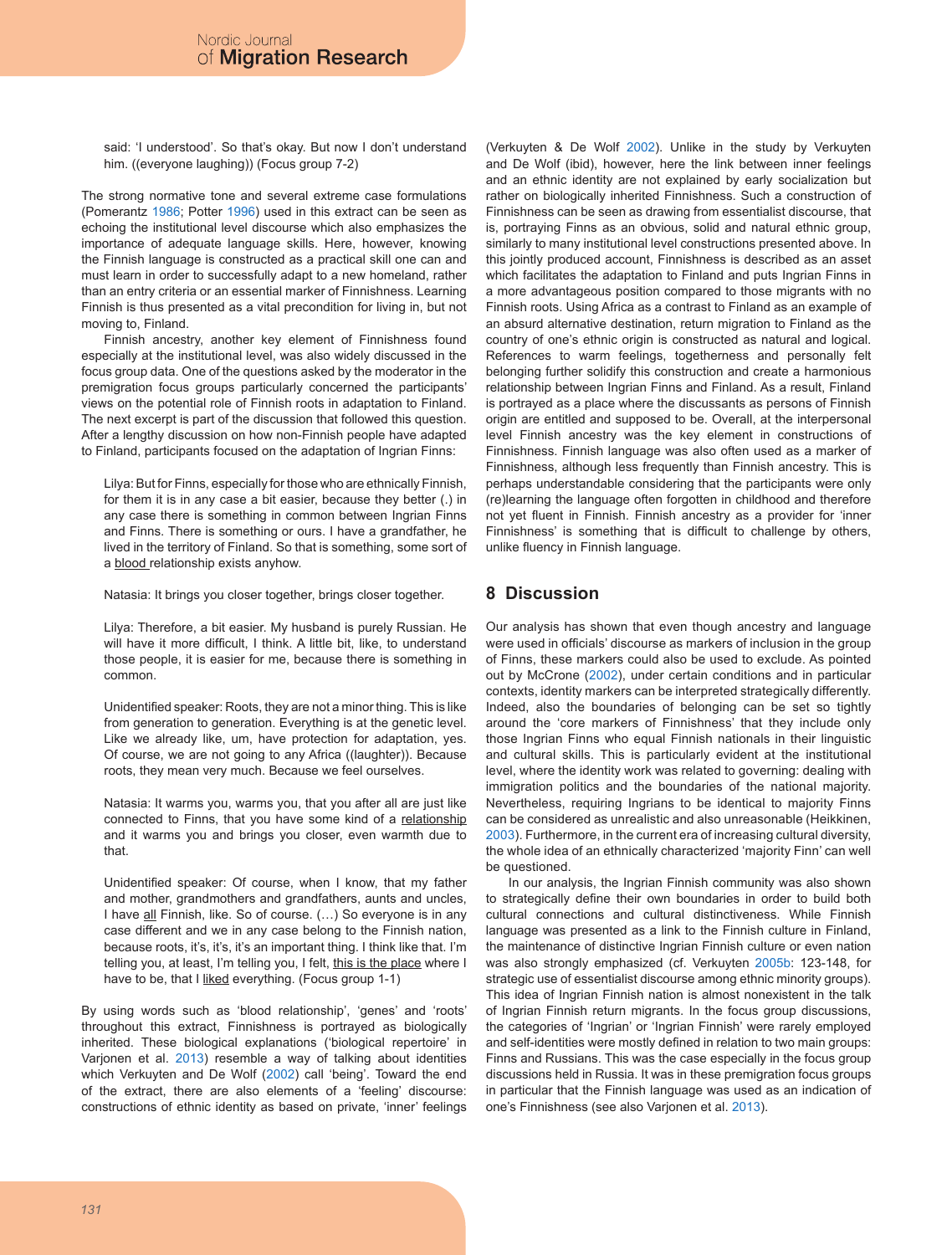At different levels, being part of the generational continuum of Finns was approached from different angles. Very similarly to the findings of Davydova (2003) and Davydova and Heikkinen (2004), in the focus group data, the most common way of claiming membership in the category of Finns was through constructing ethnicity as biologically inherited with references to roots, blood and genes. Although Finnish ancestry was defined in the legislation and political statements with fairly objective, external characteristics (such as the number of grandparents required to gain return status), the talk and texts at the institutional level rarely displayed biological vocabulary compared to the identity talk at the interpersonal level (but note MP Aittoniemi's comment from 2002 in which he denied Ingrian Finns 'having roots in the direction of Finnishness'). In the editorials, in turn, the issue of ancestry was tackled through cultural continuation in the sequence of generations. Even though cultural or linguistic continuation is not the most typical way of understanding ancestry, our analysis shows that not only biological but also cultural claims can be used in an absolutist or essentialist fashion to empower and activate the members of the community (Hanson-Easey et al. 2014).

Finnish language was an important topic at all three data levels. At the institutional level, knowing Finnish language was used as a prerequisite for entitlement to move to Finland, arguing that the interest was to support adaptation and maximize the cultural fit of newcomers. At the interpersonal and community levels, Finnish language was discussed as a critical attribute of Finnish identity, but also in an instrumental way. This kind of utilitarian discourse on language encompasses the assumption that, if people are similar enough, there are fewer problems in the adaptation, both from the side of the migrant and the receiving society. Laari (1998) also noticed the unquestionable idea of homogeneous Finnishness in her analysis of Finnish politicians' speeches: when it comes to Finnish language and cultural similarities, even the Finnishness of Karelians or Swedish-speaking Finns has been problematized. This brings us to our concluding remarks on the in- and exclusive use of language and ancestry as markers of Finnishness.

To conclude, defining (Ingrian) Finnishness and negotiating its borders was not straightforward in any of the three levels of our data. Including and excluding Ingrian Finns from the group of Finns seemed to require extra discursive work in all data sets. This brings us to the interconnectedness of institutional, community and interpersonal discourse production and use. At the community level, stands were taken for and against issues also raised by Finnish politicians, for example, related to the ending of remigration. Also the interpersonal level identity talk often seemed to be designed to meet the requirements constructed at the institutional level. For example, producing accounts of Ingrian Finns as essentially Finnish and as capable and willing to acquire skills needed for adaptation in Finland, serves to produce belongingness to Finland and to protect Ingrian Finns from being excluded from Finns. However, the viewpoints of the Ingrian Finnish community related to the idea of Ingrians as a distinct nation were not directly referred to at the interpersonal level.

As highlighted in discursive approaches to identities (e.g., Benwell & Stokoe 2006), identity is a construct that can be creatively and strategically used for different purposes. Although communities and individuals are to some extent free to define their own identities, they are also subject to identities ascribed to them. Power between different groups is not equally divided when identities are negotiated and used. The questioning of Ingrian Finns' Finnish identity by the Finnish government and the consequent decision to end remigration serves as an extreme example of this. Despite the seemingly clear markers of Finnishness originally used as the basis

for remigration legislation, the government's decision to close down the remigration system came down, in the end, to the issue of identity, when the government one-sidedly stated that Ingrian Finns may not identify themselves strongly enough as Finnish (see parliamentary act 220/2010). Thus, the setting of boundaries of us and them is a question of social construction with concrete repercussions. Indeed, constructions of identity can be seen as abstract, fluid and situationally changing. However, as our analysis has exemplified, excluding discourses can also have very political and far-reaching consequences for countries, nations as well as individuals. For the future of culturally diverse Finland, the question of whether immigrants should be seen 'Finnish-to-be' or 'foreigner forever' (Laari 1998, see also Lepola 2000) is anything but out-dated.

#### **Acknowledgments**

This research was supported by the Academy of Finland research grants No 123297 (INPRES project), No 257079 (LADA project) and No 1267984 (SINI project) and a travel grant from the Centre for East-European Language Based Area Studies (CEELBAS), United Kingdom.

We thank Tamara Kinunen and Mikhail Vinokurov for their help in collecting focus group data. We also thank Katrina Jurva for her help with translating some of the extracts used.

**Tuuli Anna Mähönen** is a university lecturer in social psychology at the Open University of University of Helsinki. Her research interests include intergroup relations, acculturation and immigrant adaptation, for example, Mähönen, T A, Jasinskaja-Lahti, I & Ketokivi, M 2014, Mapping the individual-level dynamics of perceived discrimination and attitudes toward multiculturalism and cultural maintenance: a pre-post study of migration, *International Journal of Intercultural Relations,* vol. 39, pp. 124-135.

**Sirkku Varjonen** works as a postdoctoral researcher at the University of Helsinki, Department of Social Research (Social Psychology). In her research she examines immigrant identities and integration using a discursive approach, for example, Varjonen, S, Arnold, L & Jasinskaja-Lahti, I 2013, 'We're Finns here, and Russians there': A longitudinal study on ethnic identity constructions in the context of ethnic migration, *Discourse & Society*, vol. 24, no. 1, pp. 110-134.

**Nicholas Prindiville** completed a PhD in political history at the School of Slavonic and East European Studies, University College London, in 2015. His research interests include nationalism and construction of national identity, European identity and post-Cold War European politics, for example, Prindiville, N 2015 (forthcoming), Finns Across the Russian Border? Finnish Political Discourse on Ingrians 1990-1996, *Nordic Historical Review*, vol. 21."

**Linda Arnold** is a student of social psychology at the University of Helsinki, Department of Social Research. She is interested in the discursive construction of identities, for example, in Varjonen, S, Arnold, L & Jasinskaja-Lahti, I 2013, 'We're Finns here, and Russians there': A longitudinal study on ethnic identity constructions in the context of ethnic migration, *Discourse & Society*, vol. 24, no. 1, pp. 110-134.

**Inga Jasinskaja-Lahti** is a professor of social psychology at the University of Helsinki, Department of Social Research (social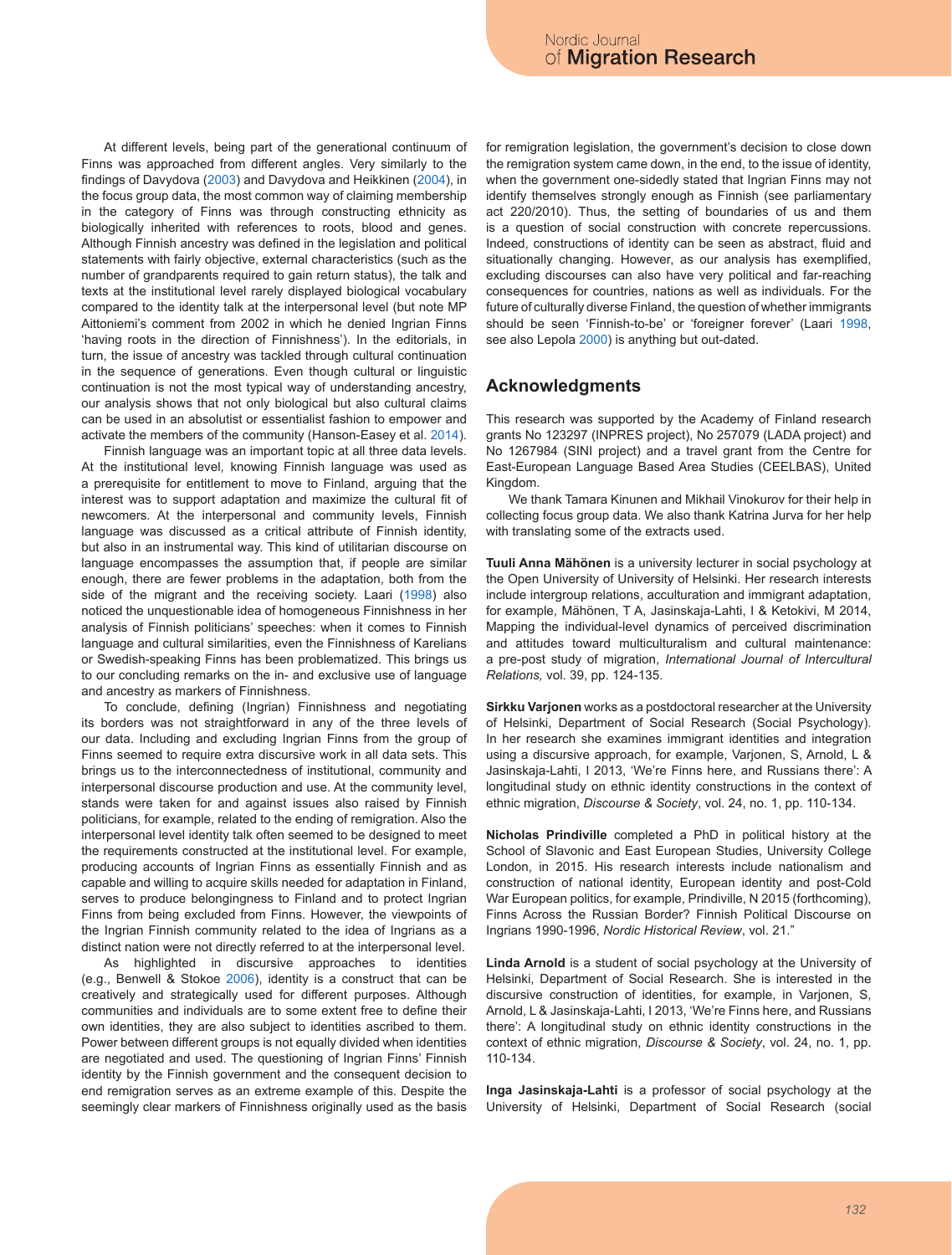psychology). Her areas of expertise include acculturation and crosscultural psychology, and social psychology of intergroup relations, for example, Jasinskaja-Lahti, I, Mähönen, T A & Ketokivi, M 2012, The dynamics of ethnic discrimination, identities, and outgroup attitudes: A pre-post longitudinal study of ethnic remigrants, *European Journal of Social Psychology*, vol. 42, pp- 904-914.

## **Appendix**

Transcription conventions

(.)Short pause of less than one second

(2)Pause measured to the nearest second

UnderlinedEmphasis

[overlap]Overlapping speech

(...)Part not included in the extract

\*Unclear word

((comments))Comments from the transcriber

#### **Notes**

- 1. Nowadays this area is located around the borderland between Russia and Estonia, surrounding the city of St. Petersburg.
- 2. See http://www.inkeri.spb.ru/
- 3. See http://blogs.helsinki.fi/spring-fi/<br>4 The extracts from institutional a
- The extracts from institutional and community level data presented have been translated from Finnish to English for this article. Extracts from focus group data used here are translated directly from the original Russian language transcripts to avoid double translation.
- 5. http://www.finlex.fi/fi/esitykset/he/2010/20100252#id2183140
- http://www.migri.fi/for\_the\_media/bulletins/press\_releases/ press\_releases/1/0/a\_few\_thousand\_ingrian\_finnish\_ returnees\_still\_expected
- 7. Lea Kärhä, Riitta Uosukainen, Tapio Holvitie, Martti Tiuri, Anna-Kaarina Luovo, Kirsti Ala-Harja, Riitta Juoppila and Kalevi Lamminen
- 8. All names are pseudonyms. See Appendix for clarification of transcription symbols.

#### **References**

- 
- Benwell, B & Stokoe, E 2006, 'Theorising Discourse and Identity' in Discourse and Identity', eds B Benwell & E Stokoe, Edinburgh University Press, Edinburgh, pp. 17-47.
- Billig, M 1995, 'Banal Nationalism', Sage, London.
- Clary-Lemon, J 2014, 'Irish emigration in the 1970s: The 'problem' discourse of political elites', Discourse & Society, vol. 21, DOI: 10.1177/0957926514536832.
- Davydova, O 2003, 'Syrjivä ja sisäänsulkeva suomalaisuus paluumuuttajien puheessa (Discriminatory and inclusive Finnishness in the talk of return migrants)', in Monenkirjava rasismi, eds R Simola & K Heikkinen, Joensuu University Press, Joensuu pp. 175-192.
- Davydova, O & Heikkinen, K 2004, 'Produced Finnishness in the context of remigration' in New Challenges for the Welfare Society, ed V Puuronen, A Häkkinen, A Pylkkänen, T Sandlund & R Toivanen, University of Joensuu, Publications of the Karelian Institute, Joensuu pp. 176–192.
- Figgou, L 2012, 'Essentialism, Historical Construction, and Social Influence: Representations of Pomakness in Majority Talk in Western Thrace (Greece)', British Journal of Social Psychology, vol. 52, no. 4, pp. 686-702, DOI:10.1111/bjso.12002.
- Hanson-Easey, S, Augoustinos, M & Moloney, G 2014, ''They're all tribals': Essentialism, context and the discursive representation of Sudanese refugees', Discourse & Society, vol. 25, no. 3, pp. 362-382, DOI: 10.1177/0957926513519536.
- Heikkinen, K 2003, 'Nationalistinen karelianismi paluumuuttajien kiusana (Nationalistic karelianism as a nuisance to return migrants)', in Monenkirjava rasismi, eds R Simola & K Heikkinen, Joensuu University Press, Joensuu pp. 158-174.
- Hjelm, T 2011, 'Discourse Analysis' in The Routledge Handbook of Methods in the Study of Religion, eds M Stausberg & S Engler, Routledge, London and New York, pp. 134–50.
- Häikiö, M & Aunesluoma, J 1990, 'Suomalaiset Neuvostoliitossa. Selvitys Neuvostoliitossa asuvien inkeriläisten ja muiden suomalaisten lukumäärästä ja mahdollisesta muuttohalukkuudesta Suomeen. (Finns in the Soviet Union. Report on the Number and Potential Migration Motivation to

Finland of Ingrians and Other Finns Living in the Soviet Union)', Suomi-Seura, Helsinki.

Karner, C 2007, 'Ethnicity and Everyday Life', Routledge, Abingdon.

- King, R & Kılınc N 2014, 'Routes to roots: Second-generation Turks from Germany 'return' to Turkey', Nordic Journal of Migration Research, vol. 4, no. 3, DOI: 10.2478/njmr-2014-0018.
- Kyntäjä, E 2001, 'Venäjältä ja Virosta tulleet maahanmuuttajat sekä inkerinsuomalaiset paluumuuttajat Suomessa (Immigrants from Russia and Estonia, and Ingrian Finnish return migrants in Finland)', in Monietnisyys, yhteiskunta ja työ, eds A Forsander, E Ekholm, P Hautaniemi et al, Palmenia, Helsinki pp. 148-160.
- Laari, O 1998, 'Immigrants in Finland: Finnish-to-be or foreigners forever. Conceptions of nation-state in debate on immigration policy, in A changing pattern of migration in Finland and its surroundings, ed I Söderling, Väestöntutkimuslaitos, Helsinki pp. 29-29.
- Lepola, O 2000, 'Ulkomaalaisesta suomenmaalaiseksi ( From a foreigner to a Finn)', SKS, Helsinki.
- McCrone, D 2002, 'Who do you say you are? Making sense of national identities in modern Britain'. Ethnicities, `vol. 2, no 3, pp. 301-320.
- Merino, ME & Tileaga, C, 2011, 'The Construction of Ethnic Minority Identity: A Discursive Psychological Approach to Ethnic Self-Definition in Action', Discourse & Society, vol. 22, no. 1, pp. 86–101, DOI: 10.1177/0957926510382834.
- Oda, E 2010, 'Ethnic Migration and Memory: Disputes Over the Ethnic Origins of Japanese Brazilians in Japan', Ethnic and Racial Studies, vol. 33, no. 3, pp. 515–532, DOI:10.1080/01419870903137130.
- Olakivi, A 2013, 'In case you can speak Finnish, there's no problem', Nordic Journal of Migration Research, vol. 3, no. 2, pp. 91-99, DOI: 10.2478/v10202-012-0019-3.
- Petersoo, P 2007, 'Reconsidering otherness: constructing Estonian identity'. Nations and Nationalism, vol. 13, no. 1, pp. 117-133.
- Potter, J 1996, 'Representing reality: Discourse, rhetoric and social construction', Sage, London.